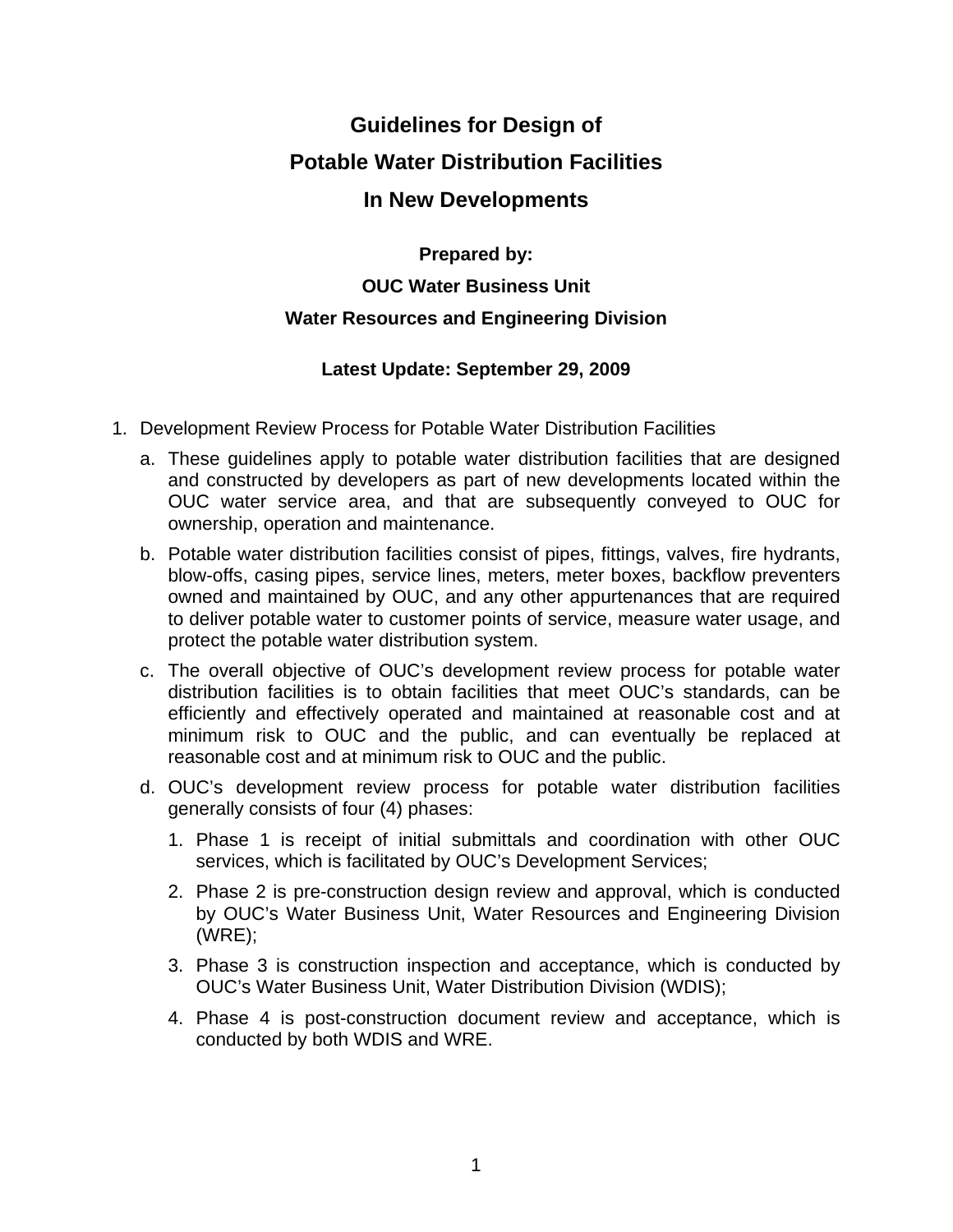- 2. Phase 1: Receipt of Initial Submittals & Coordination with Other OUC Services
	- a. Initial submittals for potable water distribution facilities must be submitted to OUC Development Services to initiate the pre-construction design review and approval process. OUC Development Services will describe other services that OUC could provide to the development, and will serve as coordinator between the developer and OUC departments directly responsible for design review and approval.
	- b. Initial submittals for potable water distribution facilities shall consist of initial design drawings, specifications and the Water Engineering Design Information Request.
	- c. Initial design drawings for potable water distribution facilities shall consist of site plan and details; all utility plan, profile and detail drawings, including potable water; roadway plan, profile and detail; and other drawings requested by OUC.
	- d. Initial submittals for potable water distribution facilities must be submitted together as a package. The pre-construction design review and approval phase will not commence until all materials are received by OUC WRE through Development Services.
- 3. Phase 2: Pre-Construction Design Review & Approval
	- a. General
		- 1. All design drawings, specifications and Florida Department of Environmental Protection (FDEP) permits for the construction of potable water distribution facilities serving new developments located within the OUC water service area must be reviewed and approved by WRE prior to the start of construction.
		- 2. Developers should use these guidelines as a guide when preparing design drawings, specifications and FDEP permits for the construction of potable water distribution facilities serving new developments located within the OUC water service area.
		- 3. These guidelines are not intended to be all-inclusive. Compliance with these guidelines does not impose any obligation on WRE to approve the overall design. WRE' review and approval of design drawings, specifications and FDEP permits for potable water distribution facilities will consider adherence to these guidelines, as well as other considerations, such as the acceptability of the overall design, including the impact of the new development on the overall OUC potable water distribution system; OUC administrative policies related to potable water distribution facilities; regulations pertaining to potable water distribution facilities; other standards that conform to good engineering practice; and reasonable engineering judgment exercised by WRE.
		- 4. The developer must submit all permits, including FDEP permit, and other materials requested by WRE to complete its review. Permits and other materials must be submitted in a form acceptable to WRE.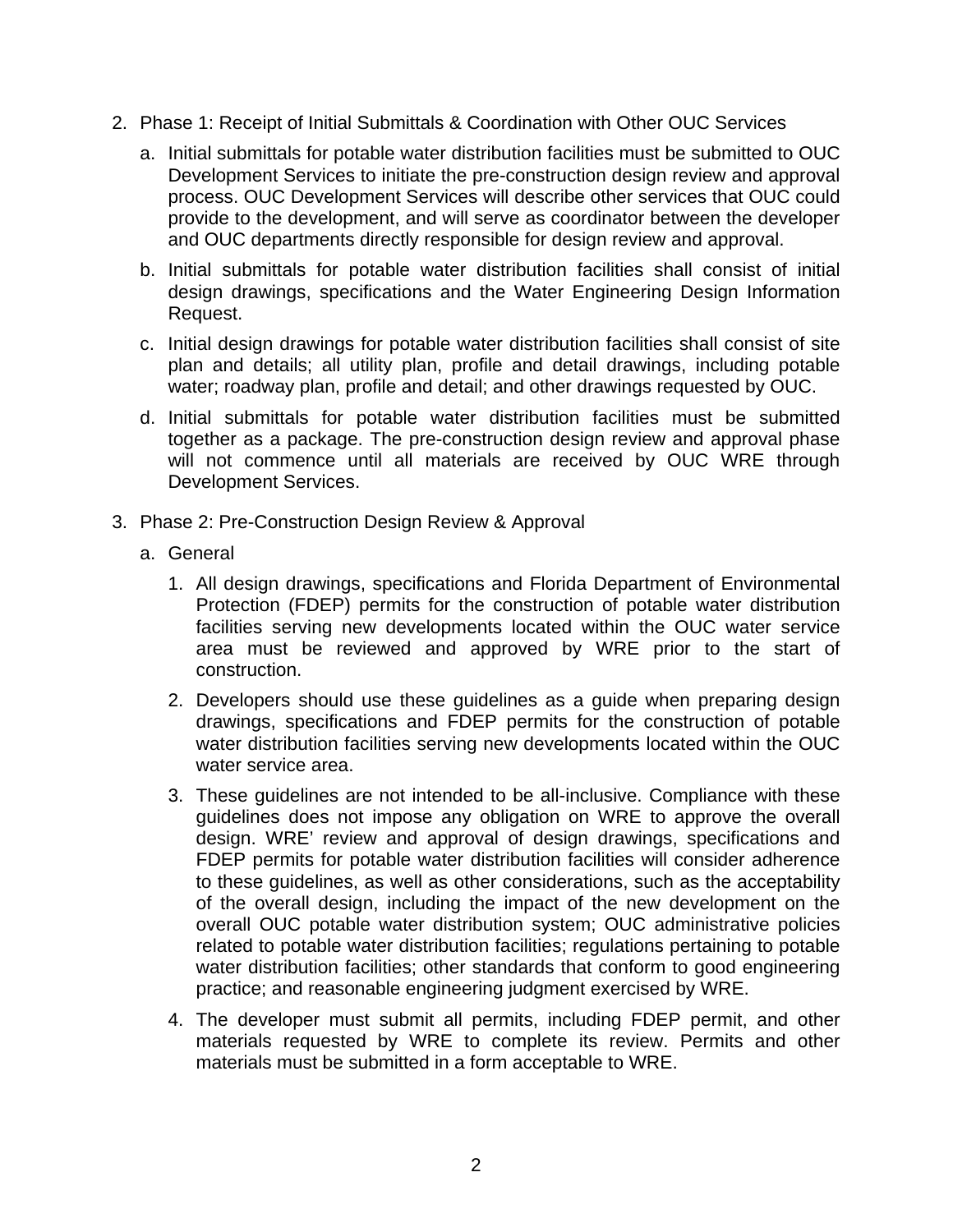- 5. These guidelines for design of potable water distribution facilities in new developments are subject to change without prior notice.
- b. Design Guidelines
	- 1. Pipe Size and Layout: Pipes shall be sized to handle domestic and fire flow water demands. Design pipe velocity shall not exceed 7 feet per second. Detention time of water in pipes shall be considered for water quality purposes. When fire flow water demands dictate large pipes, and such pipes carry small domestic water demands, dual pipes or other appropriate measures shall be incorporated into the design to maintain satisfactory water quality. Pipes within the development shall generally be laid out in a grid or loop fashion. Dead-end pipes shall be avoided. If they cannot be avoided, a blow-off or other acceptable flushing device shall be installed at an appropriate location. If flushing of the pipelines is required in order to maintain water quality whether for large pipes or dead end pipes, the developer will be responsible for the cost and installation of the flushing device and all costs and permitting required for the disposal of the flushing water. If requested by WRE, the developer shall submit hydraulic modeling results to verify performance of the proposed pipe system.
	- 2. Location: Pipes shall be located in publicly dedicated road rights-of-way, preferably in the area between the edge of roadway and the right-of-way line. Pipes shall generally run parallel to, and a consistent distance from, the centerline of the road. Potable water distribution facilities shall not be located under retention ponds, retention pond berms, landscaping mounds, tennis courts, or any type of structures. Generally, they shall not be installed along side or rear lot lines.
	- 3. Design Pressure: All pipes and appurtenances shall be designed to maintain a minimum pressure of 35 PSI at all points in the distribution system under all flow conditions. The normal working distribution system pressure shall be 55 PSI or greater. The minimum design pressure under coincident fire flow demands plus maximum day demands shall comply with the requirements of the fire department having jurisdiction, but shall not be less than 20 PSI at the design fire flow location.
	- 4. Fire Hydrant Location and Spacing: The location and spacing of fire hydrants shall comply with the requirements of the fire department having jurisdiction. The design fire flow demands, and the location and spacing of fire hydrants must be reviewed and approved by the fire department having jurisdiction prior to final approval of the potable water distribution facilities design by WRE.
	- 5. Valves: Valves shall be located so as to facilitate isolation of pipe segments for the purpose of making repairs or maintaining potable water distribution facilities, or to facilitate future expansion of the system. Valves in commercial, industrial, and high-density residential areas shall be spaced at 1000-foot intervals or less. Valves shall be provided at all locations where pipes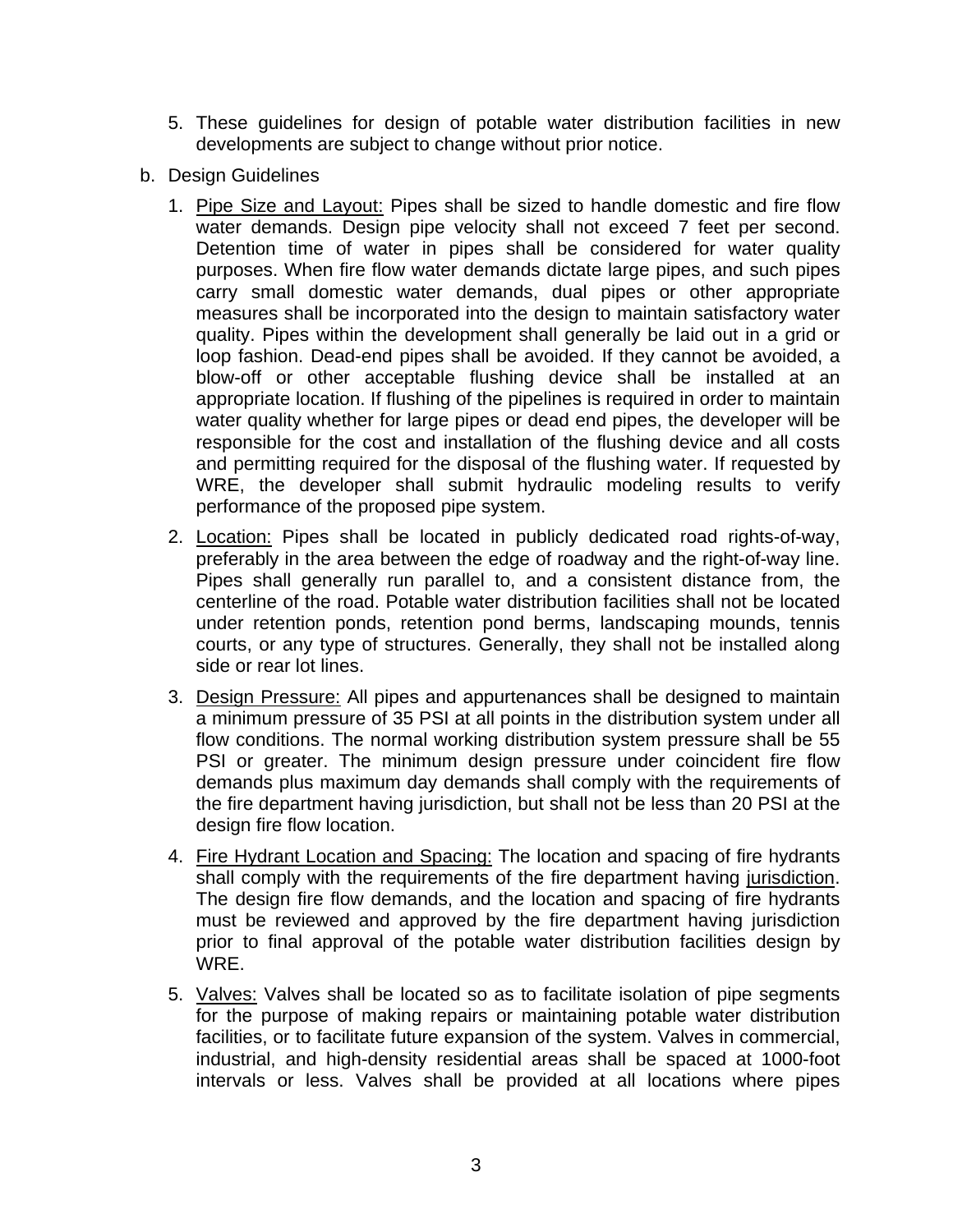intersect. No more than 3 valve closures shall be necessary to isolate any pipe segment.

- 6. Separation From Other Utilities: Potable water distribution facilities shall be separated from other parallel, underground utilities by at least 3 feet, measured from the outside edge of the potable water distribution facility to the nearest outside edge of the other utility. Wider separation requirements may apply to critical pipes, large diameter pipes and pipes that have large amounts of cover. The design shall also comply with FDEP separation requirements.
- 7. Water Services: Water services shall be for domestic, irrigation or fire service. Water services shall be limited to 1", 2", 4", 6", 8" and 10" diameter pipes. OUC WDIS personnel or others authorized by OUC WDIS shall connect water services to existing distribution pipes owned, operated and maintained by OUC; such connections shall not be made until after payment of applicable fees and charges. All service connections to existing or new potable water distribution pipes shall be located on the same side of the pipe as the customer is located. Water services shall not be located on side or rear lot lines. All water services shall be terminated at the right-of-way line. All services shall be designed in accordance with requirements established by WRE.
- 8. Meters: All domestic and irrigation water services shall be metered. The meter size, type and location shall be approved by WRE. Meter size shall be determined based on design flows, water quality considerations, meter accuracy, customer/developer requirements and water conservation considerations. Meter installation design is subject to WRE approval.
- 9. Domestic and Metered Fire Protection Services: When both domestic and fire protection service is requested, OUC will determine how such service will be provided. This is determined after consideration of the customer's/developer's needs and OUC's needs, such as water quality and accurate metering. At OUC's option, these services can be provided through the installation of a dual range meter, or through a separate meter for domestic service and a separate unmetered fire service.
- 10. Cross Connection Control: In order to protect the potable water distribution system from contamination or pollution due to cross connections, appropriate OUC-approved backflow prevention devices are required where there is an actual or potential cross connection.
- 11. Detail Sheet: The design of potable water distribution facilities must comply with, and the design drawings must contain, the most recent Water Detail Sheet & Installation Instructions.
- 12. Additional Design Guidelines Applicable to Potable Water Distribution Facilities Installed on Private Property: All potable water distribution facilities owned, operated and maintained by OUC shall be installed within publicly dedicated road rights-of-way. OUC may own, operate and maintain potable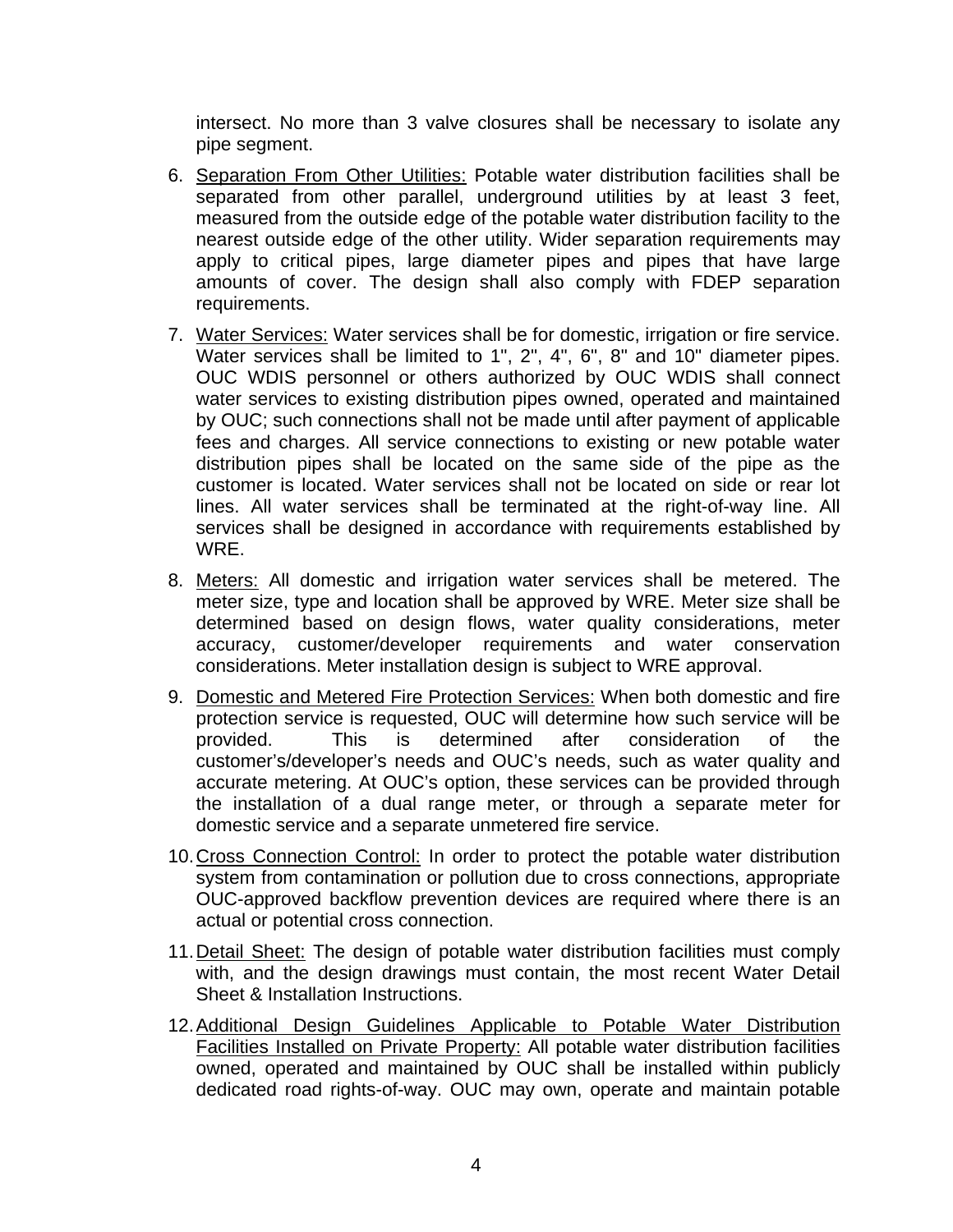water distribution facilities located on private property if the following minimum criteria are met in addition to the other guidelines for design set forth in this document. These additional guidelines are intended to minimize the potential for damage to private property in the event of a water pipe break, provide space and clearance for operation and maintenance activities, provide access by OUC personnel and OUC contractors, and reduce risk to OUC:

- 1) If the development contains road rights-of-way that are sixty (60) feet wide, and the potable water distribution facilities are installed within the rights-of-way, some or all of these additional design guidelines may be waived by WRE.
- 2) It must be advantageous to the overall integrity of OUC's water system as determined by WRE.
- 3) The maximum cover from ground surface to the top of distribution pipes shall not exceed four (4) feet.
- 4) All distribution pipes that run generally parallel to curbs or gutters shall be located four (4) feet or more from the curb or gutter, measured from the edge of curb or gutter to the nearest edge of the pipe.
- 5) All distribution pipes shall be located eighteen (18) feet or more from the edge of buildings, measured from the edge of the building, including any roof overhang, to the nearest edge of the pipe.
- 6) All distribution pipes shall have a minimum of eighteen (18) feet clear workspace over the entire length of the pipe. The clear space shall exist at ground surface and above, and shall be measured at right angles to the pipe. A minimum of six (6) feet of clear space shall be provided on one side of the pipe, with the remainder provided on the opposite side of the pipe. No permanent structures, obstructions, trees, or vehicle parking spaces are allowed within the clear workspace. If the clear workspace covers any portion of a roadway used for vehicular traffic, a minimum ten (10) foot wide travel lane shall be available outside of, but adjacent to, the clear workspace for temporary movement of traffic during operation or maintenance activities.
- 7) Service lines, meters, meter boxes and backflow preventers owned and maintained by OUC shall be located a minimum of ten (10) feet from buildings, including roof overhangs, structures and tree trunks, measured from outside edge to outside edge.
- 8) Meters, meter boxes and backflow preventers owned and maintained by OUC shall be located in grass areas.
- 9) All potable water distribution facilities shall be installed in easements which provide OUC with certain minimum rights, place certain restrictions on the property owner, and are in a form acceptable to WRE and the OUC Property Section. During plan review the reviewer will provide information on the type and size of the easement required. The clear workspace shall serve as the easement for distribution pipes